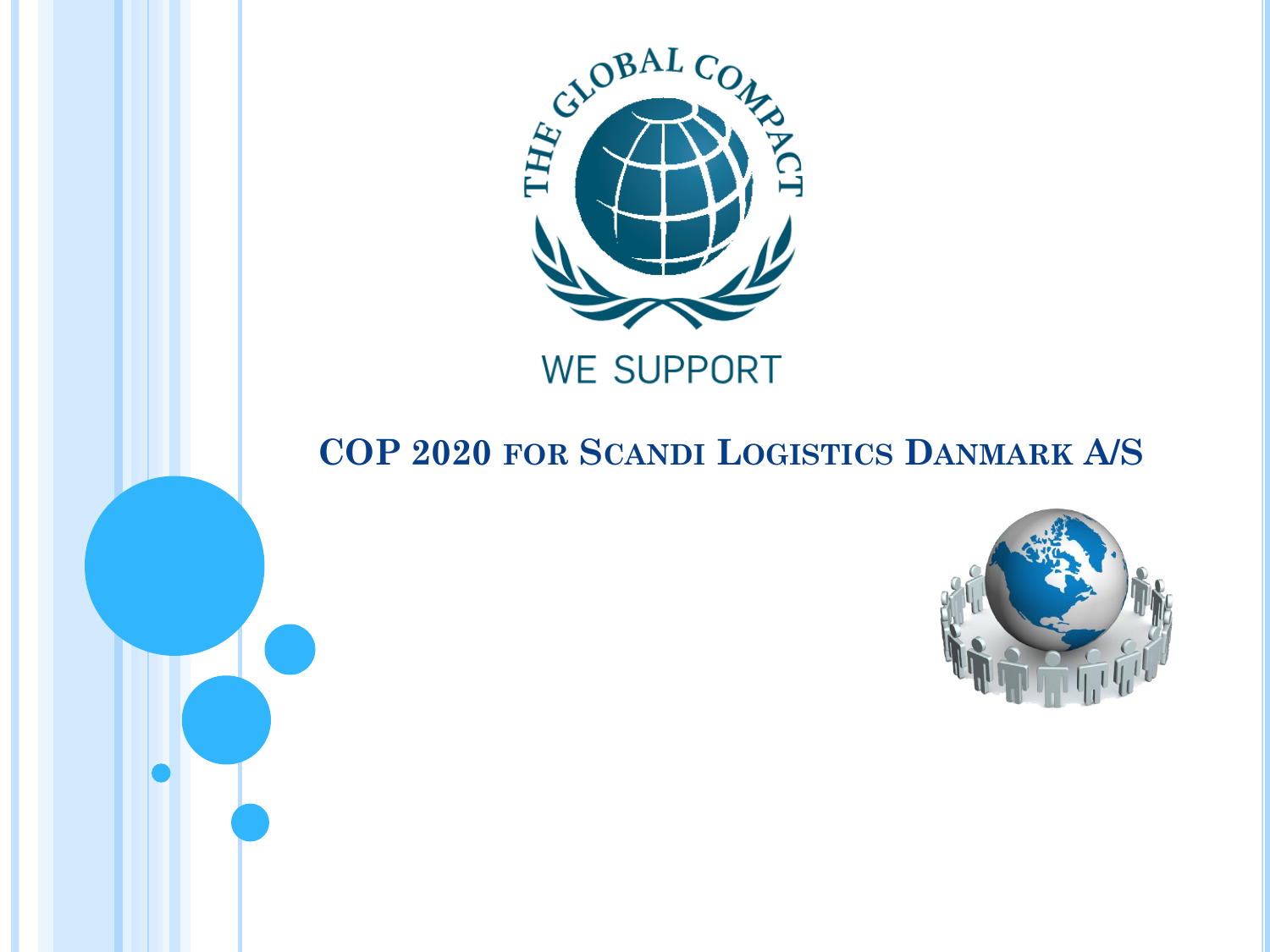### STATEMENT BY CEO KIM BROE BENDTSEN

I am pleased to confirm that Scandi Logistics Danmark reaffirms its support of the Ten Principles of the United Nations Global Compact in the areas of Human Rights, Labor, Environment and Anti-Corruption.

In our seventh annual COP, we describe our actions to integrate the Global Compact and specially its principles within Environment into our business strategy, culture and daily operations. We are also committed to share this information with our stakeholders using our primary channels of communication.

Yours sincerely Kim B. Bendtsen CEO Scandi Logistics Danmark A/S

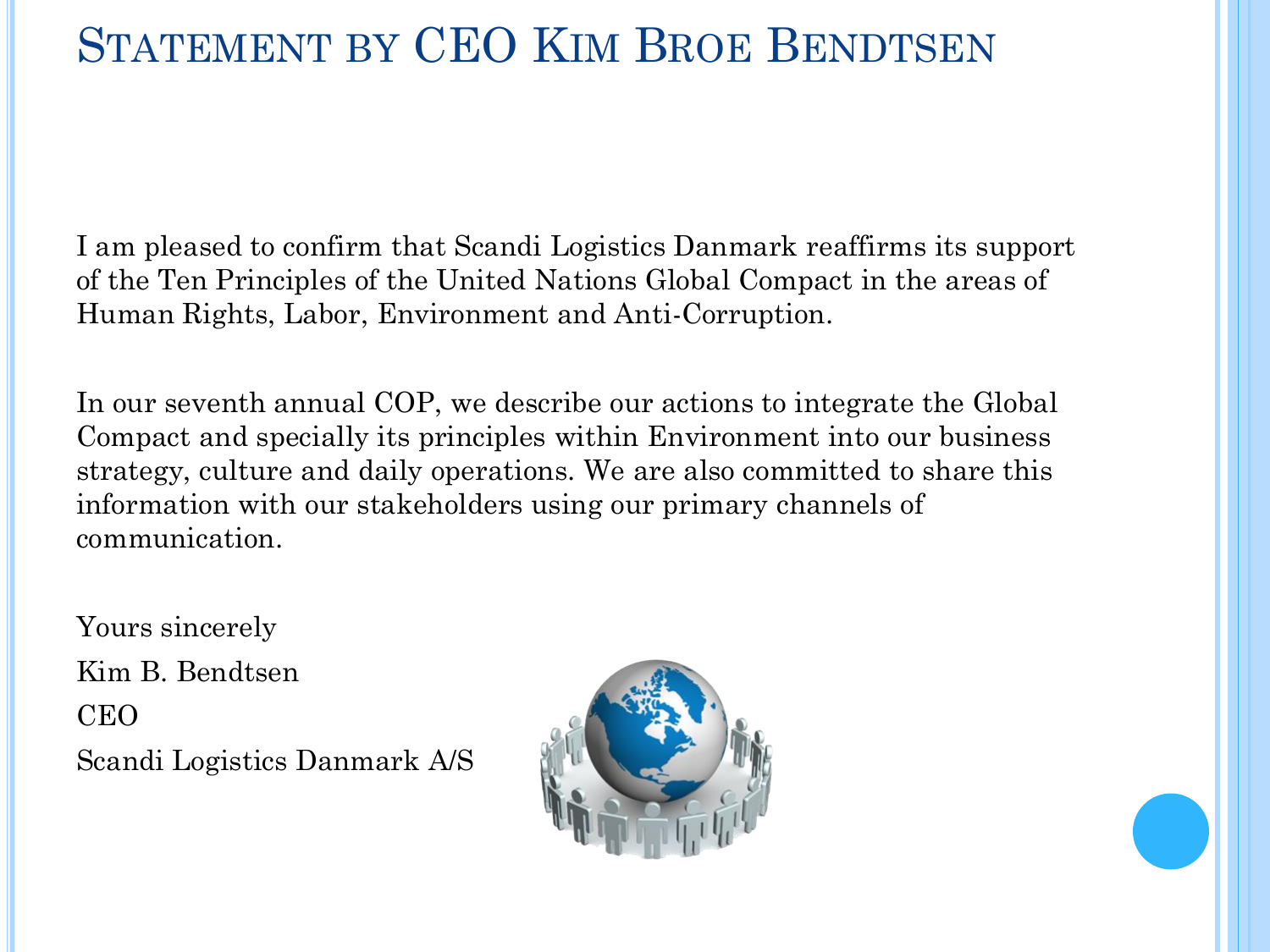### ENVIRONMENTAL PRINCIPLES

We strongly value the UN Global Compact principles within Environmental which is:

Principle 7: Businesses should support a precautionary approach to environmental challenges.

Principle 8: undertake initiatives to promote greater environmental responsibility.

Principle 9: encourage the development and diffusion of environmentally friendly technologies Assessment, Policy and Goals.

Our Integrity "Doing what we say" we will do through Commitment are meant to serve as guidance and to think positively about possibilities in an open climate, while showing respect for both each other and one self as well as for the environment and future generations.

During 2016 & 2017 Scandi Logistics Danmark A/S has been exchanging its complete fleet so the tractors today consist of tractors with EURO VI engines. This means that the fleet currently fulfills the highest demands within environmental friendly engines.

The following norms:

- CO2
- SO2
- NOX

Has been reduced with an average of 7% since 2014. In 2018/2019 we renewed a large part of our fleet with trucks with even less consumption than the last time we renewed our fleet (in 2016) The renewal reduced the norms with 2% in comparation to 2016.

In 2018 & 2019 we aimed to focus on issues like security issues regarding the soft elements in traffic such as bicycles and walking people. We had expanded investments in our units such as using cameras and sensors to avoid accidents in city traffic, so by end 2018 we had 95% of our fleet installed with safety technology. After the renewal in 2019 we have 100% of our fleet installed with safety technology.

We look forward to 2020 and the advancement of electric trucks, driverless trucks, in which we think will change standards for safety and environment.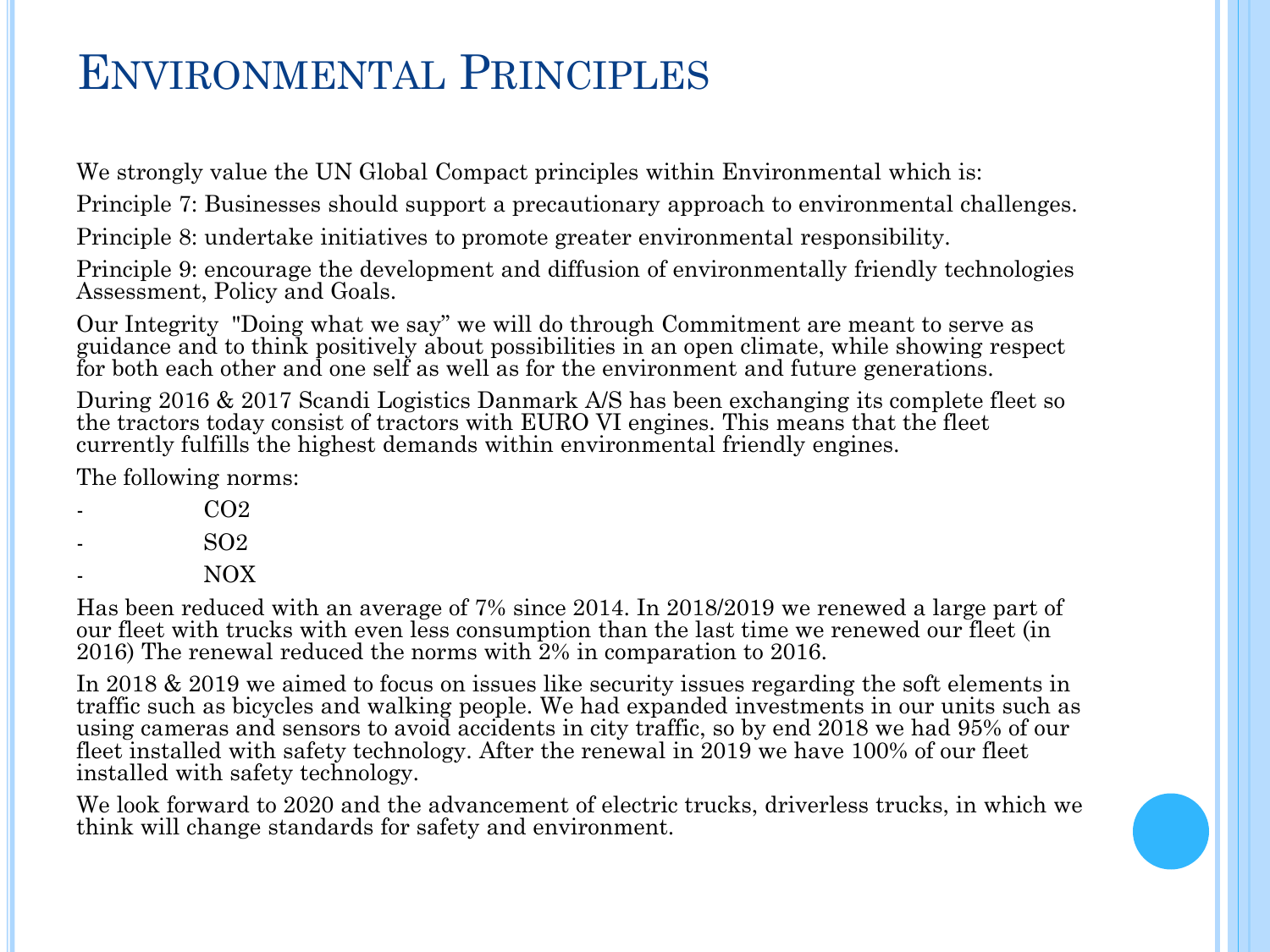# HUMAN RIGHTS PRINCIPLES

Scandi Logistics has over the last 11 years applied KAIZEN to the workplace, with good results and we believe this specific model supports Human Rights. Kaizen is a Japanese word meaning, roughly, continuous improvement.

Kaizen has three underlying principles:

- that human resources are a company's most important asset;
- that processes must evolve by gradual improvement rather than by radical change;
- that improvement must be based on a quantitative evaluation of the performance of different processes.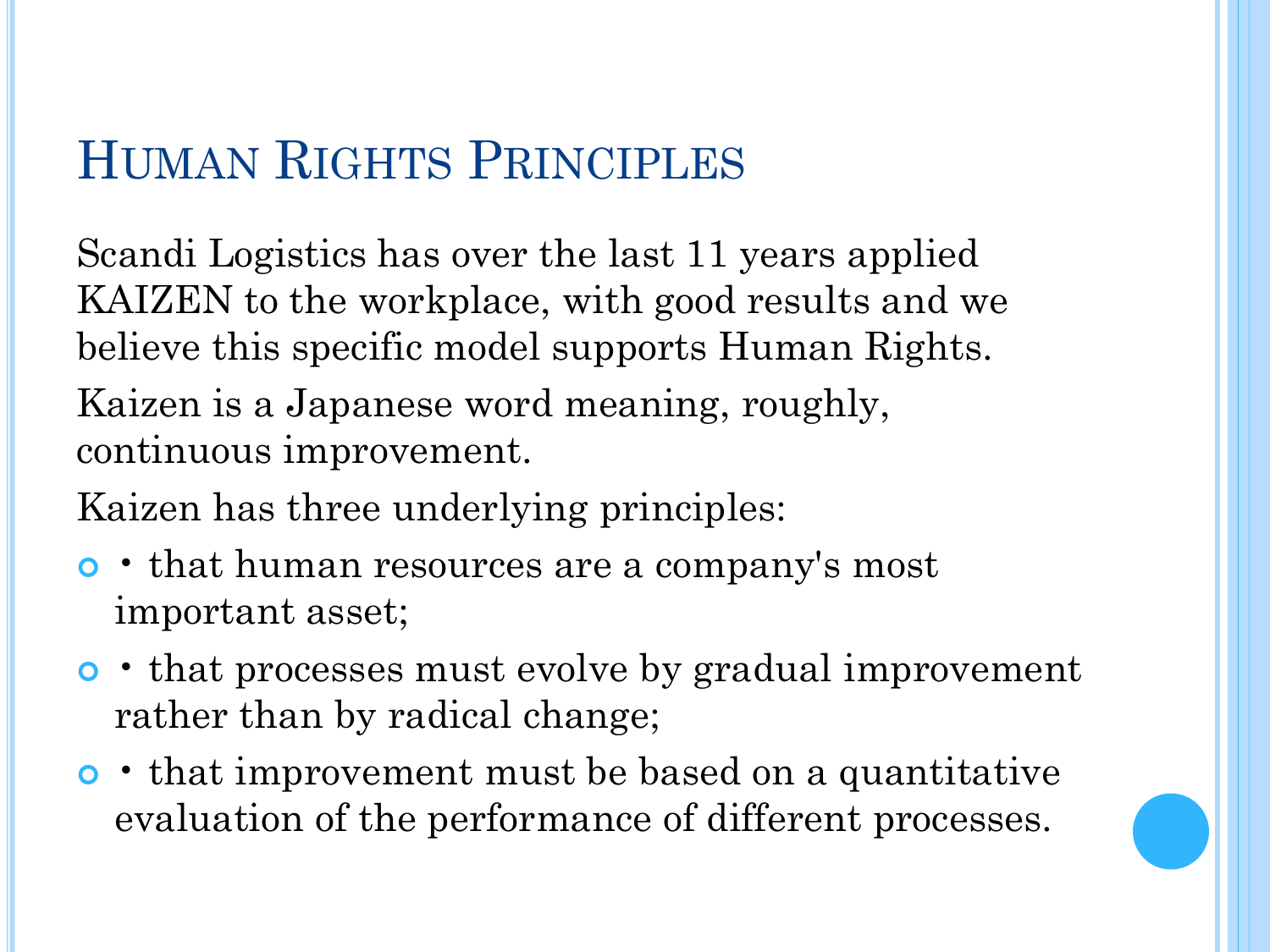### LABOUR PRINCIPLES

Our employees are of great value to us and are the key to our success.

- Scandi Logistics shall strive to establish a workplace where our employees can develop their potential in an open and inspirational working environment. We shall continue maintain a strong commitment to high standards for a fair, respectable and safe workplace for all employees in Scandi Logistics.
- All subsidiaries within Scandi Logistics shall comply with the provisions of the Human Rights Principles as well as with national laws and regulations. Should there be differences between the content of this policy and national laws or other applicable standards, the more stringent requirements shall apply.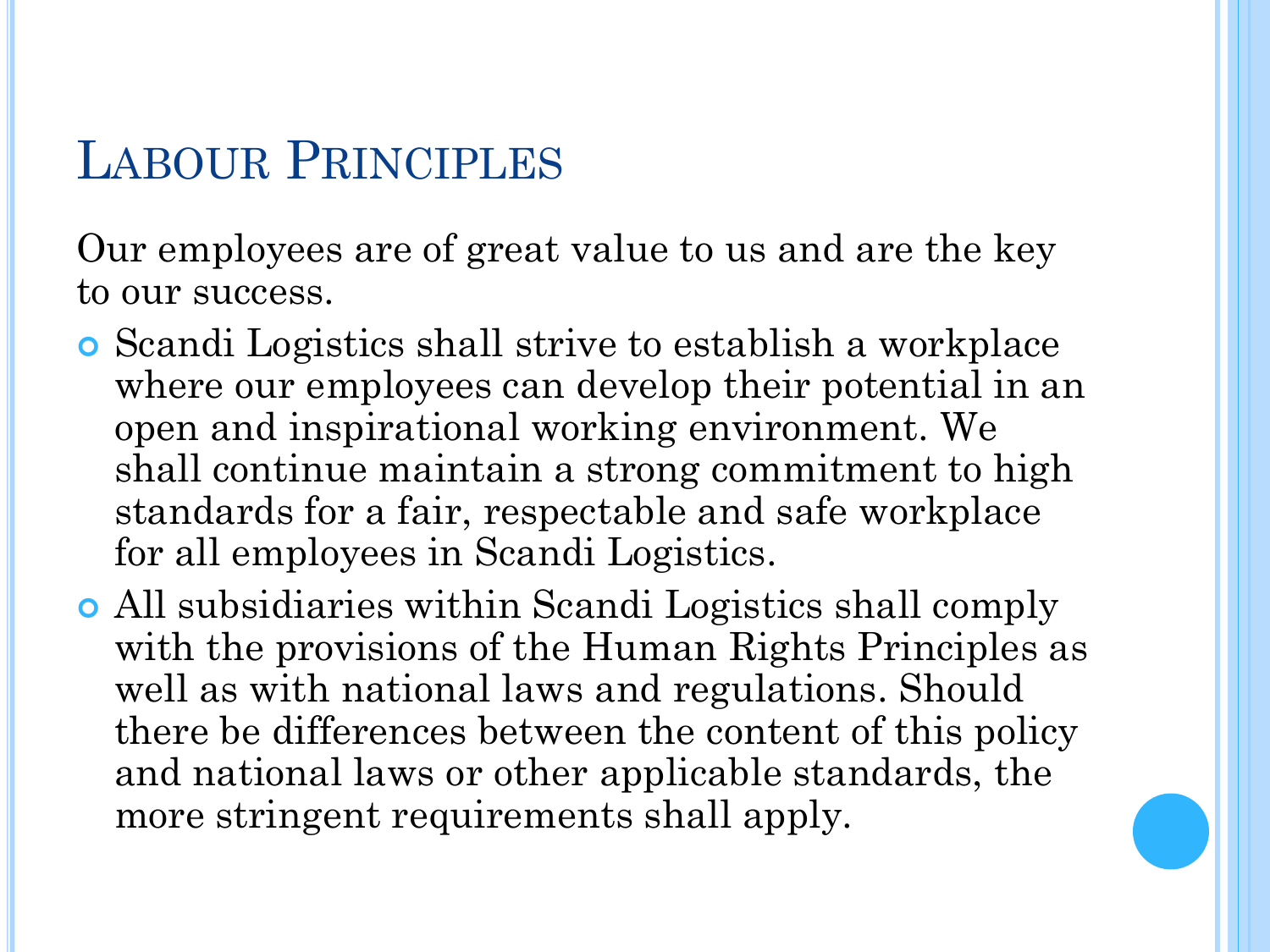# ANTI-CORRUPTION PRINCIPLES

Scandi Logistics is committed to ethical business conduct and compliance with all applicable laws and to the Anti-Corruption Principles set forth below.

#### **Prohibit bribery and corruption**

 Prohibit the offering, giving or accepting of bribes, including payments, favors or anything of value to government officials or others to induce them to engage in improper or unlawful conduct or to improperly secure business or a business advantage. Promote a culture where the board, senior management, all employees and the entire organization are committed to honesty, integrity and preventing bribery.

#### **Associate with ethical employees and business partners**

 Endeavour to associate with employees and business partners (e.g. agents, brokers, suppliers, subcontractors, etc.) who are ethical and do not engage in bribery. Strive to prevent bribery and corruption by employees, business partners and others performing services for or on behalf of the Member. Impose appropriate discipline or consequences for violations of relevant policies and procedures.

#### **Adopt policies and procedures**

 Adopt, implement and enforce appropriate policies and procedures to prevent bribery and corruption. Educate officers, employees and business partners on such policies and procedures through appropriate communication and/or training. Periodically review and improve such policies and procedures as necessary.